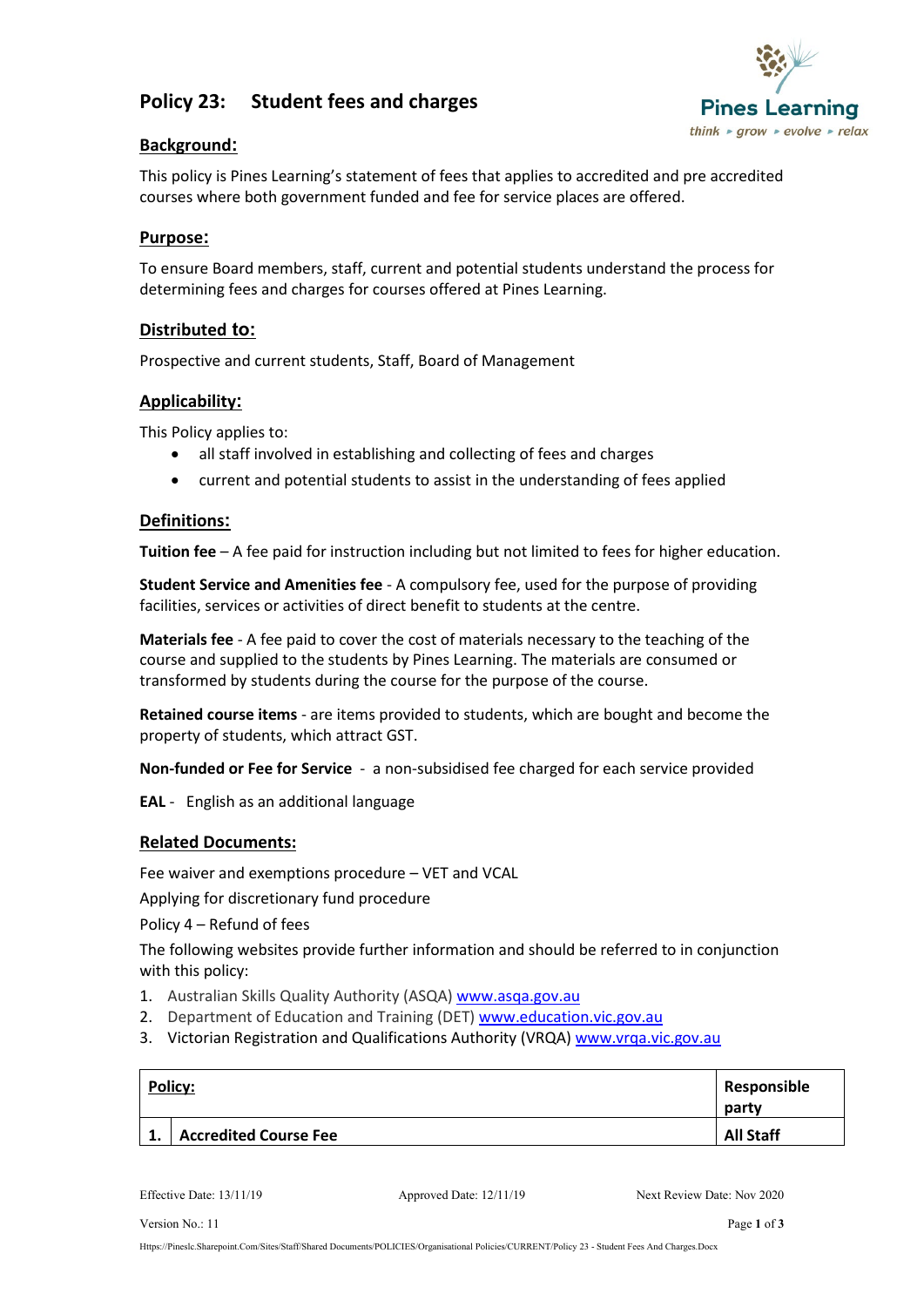| i   | Course fees consist of:                                                                                                                                                                                                                                                                                                                                                                  |                                               |
|-----|------------------------------------------------------------------------------------------------------------------------------------------------------------------------------------------------------------------------------------------------------------------------------------------------------------------------------------------------------------------------------------------|-----------------------------------------------|
|     | <b>Tuition fees</b><br>Service and amenities fees<br>Materials fees (in some instances), some of which may be subject to<br>GST.                                                                                                                                                                                                                                                         |                                               |
| ij. | Book and/or resource lists may be issued in addition to these charges.                                                                                                                                                                                                                                                                                                                   |                                               |
| iii | Pines Learning provides each student a Fee Agreement that lists all the<br>applicable fees prior to each enrolment.                                                                                                                                                                                                                                                                      |                                               |
| iv  | Tuition fee waivers/exemptions apply as per the Fee waiver and<br>exemptions procedure - VET and VCAL.                                                                                                                                                                                                                                                                                   |                                               |
| 2.  | <b>Pre accredited Course Fee</b>                                                                                                                                                                                                                                                                                                                                                         |                                               |
| Ť   | Course fees consist of:<br><b>Tuition fees</b><br>Service and amenities fees<br>Materials fees (in some instances), some of which may be subject to<br>GST.                                                                                                                                                                                                                              | <b>CM</b><br><b>Managers</b><br><b>Coords</b> |
| ij  | Book and/or resource lists may be issued in addition to these charges.                                                                                                                                                                                                                                                                                                                   |                                               |
|     |                                                                                                                                                                                                                                                                                                                                                                                          |                                               |
| 3   | <b>Government Funded Course Fee Concessions:</b>                                                                                                                                                                                                                                                                                                                                         |                                               |
| Ť   | Entitlements for concessions on tuition fees, are available for courses at the<br>Certificate IV level and below. The following valid card holders (or listed as<br>spouse or dependant) at the time of enrolment are eligible:<br>a) Commonwealth Health Care Card,<br>b) Pensioner Concession Card, or<br>c) Veterans Gold Card, or<br>An alternative Ministerial approved card.<br>d) | <b>Staff</b><br>processing<br>enrolments      |
| ij  | Concession rates are calculated at 20% of the hourly tuition fee.                                                                                                                                                                                                                                                                                                                        |                                               |
| 4   | <b>Eligibility for Government Funded Places</b>                                                                                                                                                                                                                                                                                                                                          | Course<br><b>Coordinators</b>                 |
| j   | For current information in regard to eligibility for state government funding<br>visit www.education.vic.gov.au                                                                                                                                                                                                                                                                          |                                               |
| ii. | For students who are not eligible for government-subsidised places non-<br>funded fees will apply. These fees will be charged at a rate of full-cost<br>recovery, based on the appropriate number of hours, and the nature of the<br>course.                                                                                                                                             |                                               |

Effective Date: 13/11/19 Approved Date: 12/11/19 Next Review Date: Nov 2020